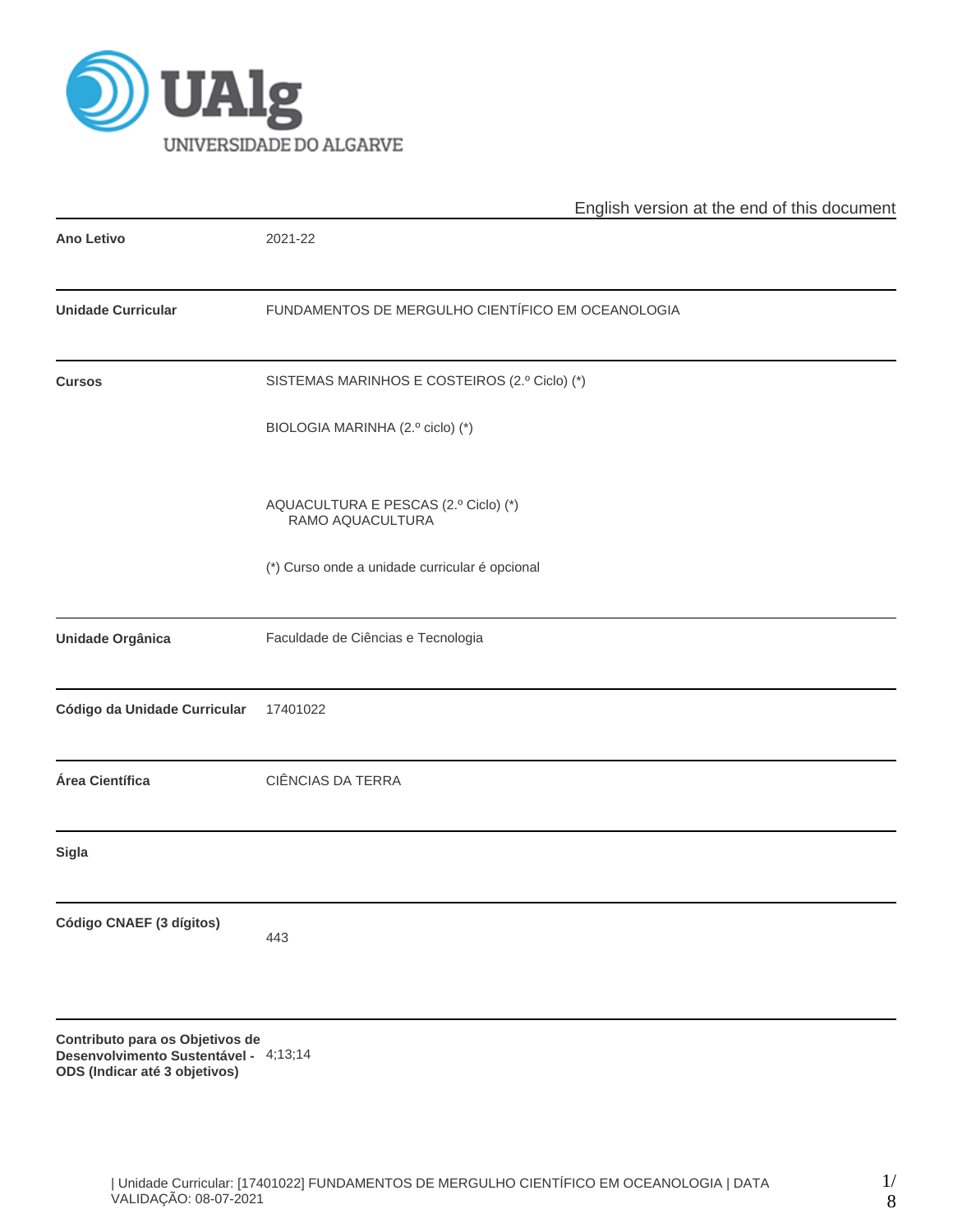

| Línguas de Aprendizagem    | Inglês.                  |
|----------------------------|--------------------------|
|                            |                          |
| Modalidade de ensino       | Presencial.              |
| <b>Docente Responsável</b> | Duarte Nuno Ramos Duarte |

| <b>DOCENTE</b>           | <b>TIPO DE AULA</b> | <b>TURMAS</b> | <b>TOTAL HORAS DE CONTACTO (*)</b> |
|--------------------------|---------------------|---------------|------------------------------------|
| Duarte Nuno Ramos Duarte |                     |               |                                    |

\* Para turmas lecionadas conjuntamente, apenas é contabilizada a carga horária de uma delas.

| <b>ANO</b> | <b>PERIODO DE FUNCIONAMENTO*</b> | <b>HORAS DE CONTACTO</b> | I HORAS TOTAIS DE TRABALHO | <b>ECTS</b> |
|------------|----------------------------------|--------------------------|----------------------------|-------------|
| 40         | ິ<br>∠ت                          |                          | N/D                        |             |

\* A-Anual;S-Semestral;Q-Quadrimestral;T-Trimestral

# **Precedências**

Sem precedências

# **Conhecimentos Prévios recomendados**

Saber nadar. Ter à vontade na água, ou ter curso de mergulho com escafandro autónomo nível 1.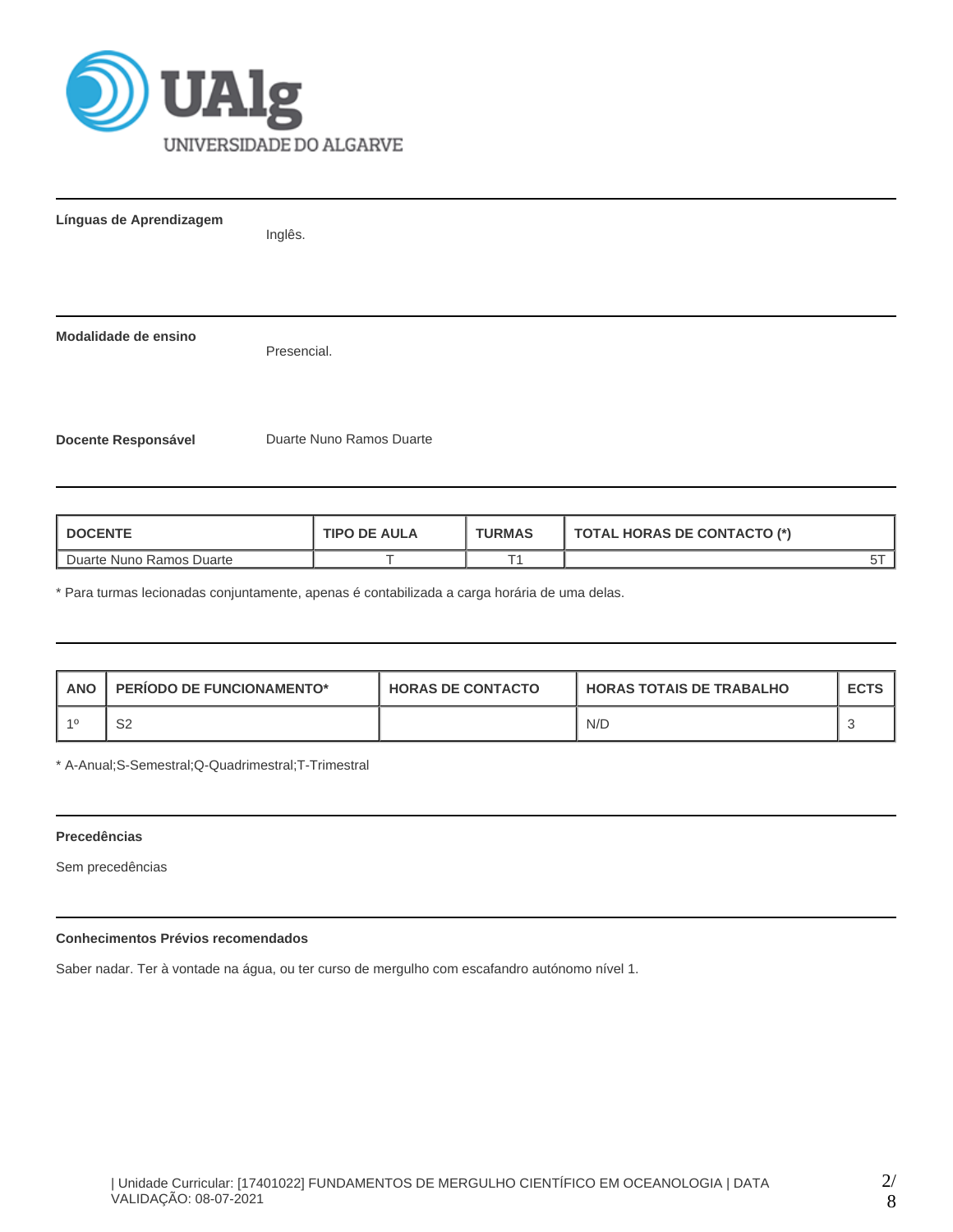

#### **Objetivos de aprendizagem (conhecimentos, aptidões e competências)**

Melhorar as competências de mergulho no que diz respeito ao controle da flutuabilidade, posicionamento e locomoção subaquática, bem como adquirir conhecimentos relativos ao equipamento de mergulho e seu funcionamento, gestão do gás, orientação subaquática, e segurança no mergulho.

Aprender a planear uma atividade de mergulho tendo por base os objetivos científicos, e os recursos materiais e humanos disponíveis.

Perfeito conhecimento do ambiente marinho. Aprender a compreender, observar e a registar in situ vários fenómenos e processos naturais subaquáticos, relacionados com a qualidade ambiental, com o biota, com a hidrodinâmica e com a geologia marinha. Aprender a instalar equipamentos para medição de hidro e morfodinâmica, bem como aprender a recolher e analisar os seus dados.

Saber elaborar levantamentos geológicos e cartográficos subaquáticos com recurso a um sistema de DGPS e a projeções de coordenadas resultantes de medições angulares e lineares.

#### **Conteúdos programáticos**

Mergulho científico. Mergulho em apneia e/ou com escafandro autónomo; Configuração Hogarthiana; controle da respiração; controle da flutuabilidade; posicionamento e locomoção subaquática; noções de orientação subaquática; segurança; planeamento, objetivos, equipas, tarefas, comunicação, gestão do gas, execução do mergulho, observação e registo de dados, fatores ambientais e logística. Mergulhador de superfície.

Oceanologia. Bacias oceânicas: génese, dinâmica e geologia. Sistemas marinhos: biota, massas de água, ambiente e substrato rochoso. Propriedades físico-químicas da água e hidrodinâmica marinha. Ondas, correntes, transporte sedimentar e de matéria particulada, formas de fundo. Morfodinâmica marinha. Unidades ambientais.

Cartografia subaquática. geoposicionamento com DGPS. Medições de coordenadas subaquáticas com distanciometro e bússola. Projeção do levantamento de coordenadas. Calibração/instalação/aquisição/manutenção de dados, amostragem e sensus visuais.

#### **Metodologias de ensino (avaliação incluída)**

A UC é composta por 5T, por 4TP e por 16TC. Estas horas deverão ser complementadas com 59 horas de trabalho autónomo do aluno, sobretudo no planeamento dos mergulhos científicos e no processamento dos dados. A UC será acompanhada de material disponibilizado aos alunos através da tutoria eletrónica.

As T decorrerá numa sala de aula, baseada em apresentações em Power Point, que serão complementadas com a apresentação de vídeos e animações exemplificativas.

As aulas TP incluirão práticas de conteúdos oceanológicos, exercícios e treino em sala de aula de vários métodos e tarefas que depois serão replicados em ambiente de piscina e posteriormente implementados em ambiente natural, que culminará na elaboração de um relatório técnico-científico em mergulho científico. Os desempenhos técnico-sientíficos de cada aluno na piscina e no ambiente natural complementaram a avaliação final desta UC.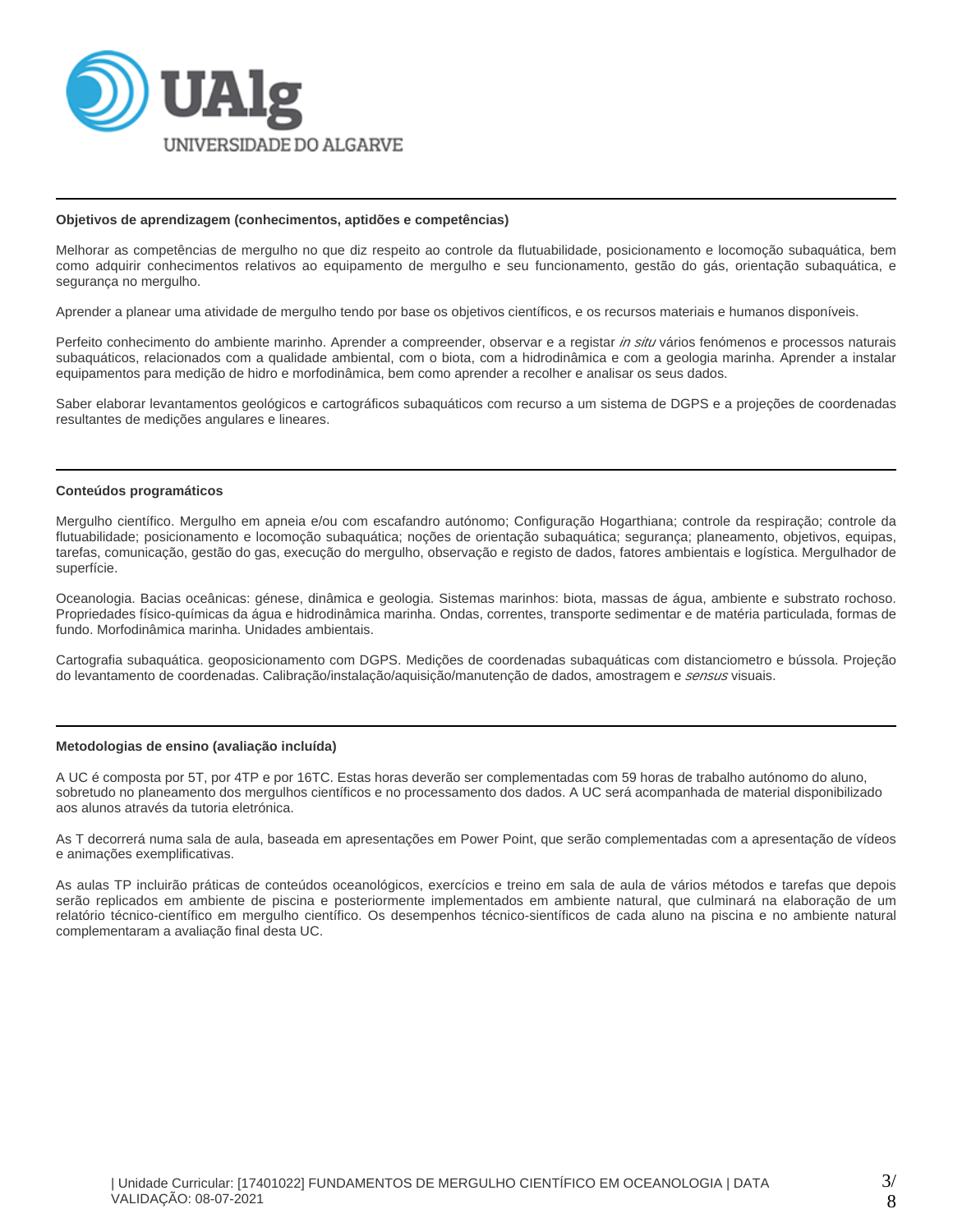

## **Bibliografia principal**

Heine, J.N. (1998) Scientific diving. A general code of practice. Second edition. (ed.) N. C. Flemming and M. D. Max. Sponsored by WUF-CMAS and UNESCO-IOC. Best publishing Company and UNESCO Publishing, 278p. ISBN 0-941332-51-9. LCCCN 95-080958.

Heine, J.N. (2011) Scientific diving techniques. A practical guide for the research . Second edition. (ed.) Catherine Morris and Linda Locklear. Best publishing Company, 232p. ISBN 978-1-930536-68-5. LCCCN 2011932110.

**Jennifer L. Rahn; Heidi J.L. Lannon and Joann Mossa (2015)** Diver Depth-Gauge Profiling beyond Wading Depths: A New Simple Method for Underwater Surveying. Journal of Coastal Research, technical communications, vol. 31, nº2, pp. 505?511.

Pipkin, B.W.; Gorsline, D.S.; Casey, R.E. &Hammond, D.E. (1977) Laboratory exercises in Oceanography . (ed.) W. H. Freeman & Company, San Francisco.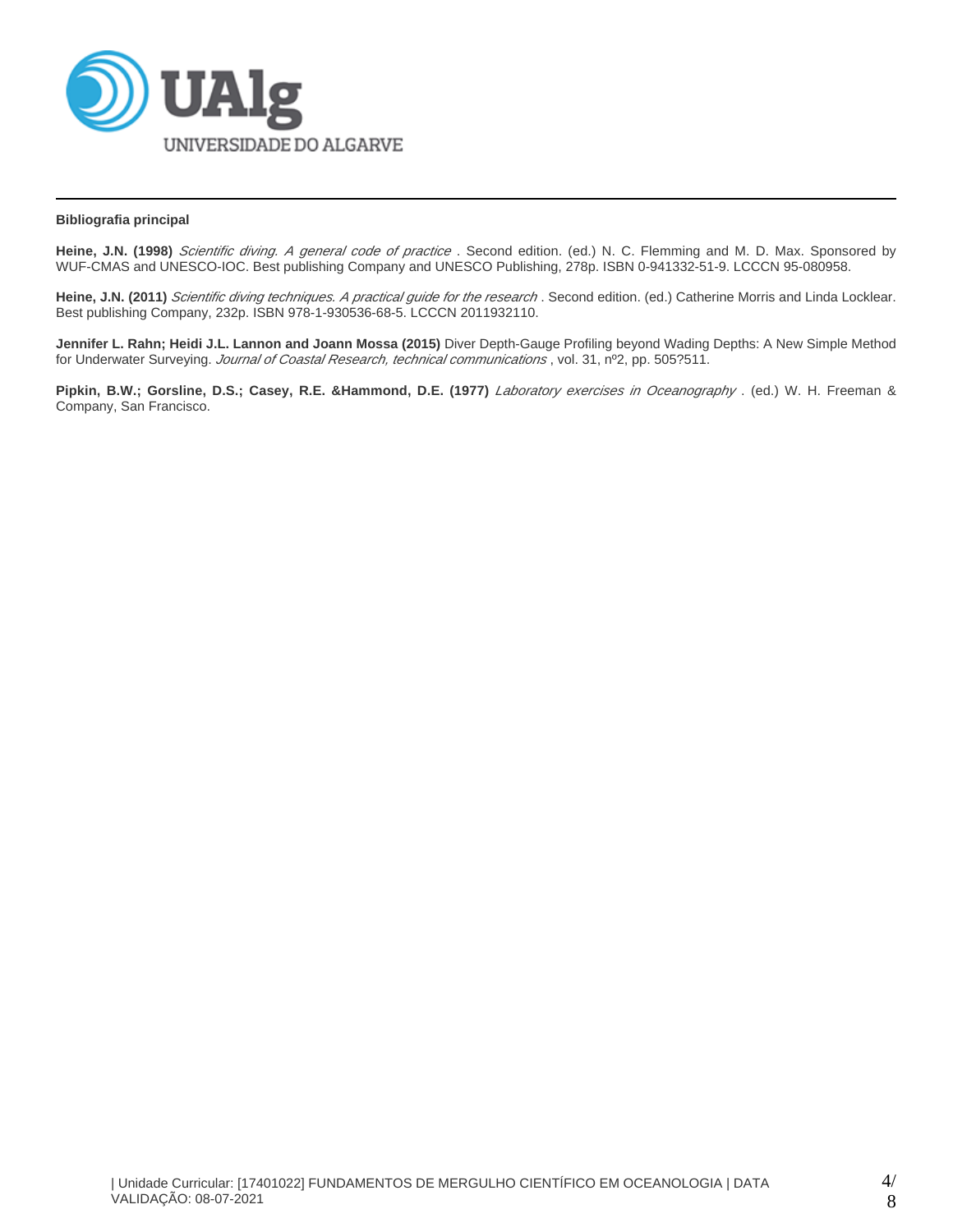

| <b>Academic Year</b>                                                                                   | 2021-22                                                    |  |  |  |  |  |
|--------------------------------------------------------------------------------------------------------|------------------------------------------------------------|--|--|--|--|--|
| <b>Course unit</b>                                                                                     | FUNDAMENTALS OF SCIENTIFIC DIVING IN OCEANOLOGY            |  |  |  |  |  |
| <b>Courses</b>                                                                                         | MARINE AND COASTAL SYSTEMS (*)<br>Common Branch            |  |  |  |  |  |
|                                                                                                        | MARINE BIOLOGY (*)                                         |  |  |  |  |  |
|                                                                                                        | AQUACULTURE AND FISHERIES (*)<br><b>BRANCH AQUACULTURE</b> |  |  |  |  |  |
|                                                                                                        | (*) Optional course unit for this course                   |  |  |  |  |  |
| <b>Faculty / School</b>                                                                                | FACULTY OF SCIENCES AND TECHNOLOGY                         |  |  |  |  |  |
| <b>Main Scientific Area</b>                                                                            | <b>CIÊNCIAS DA TERRA</b>                                   |  |  |  |  |  |
| Acronym                                                                                                |                                                            |  |  |  |  |  |
| <b>CNAEF</b> code (3 digits)                                                                           | 443                                                        |  |  |  |  |  |
| <b>Contribution to Sustainable</b><br><b>Development Goals - SGD</b><br>(Designate up to 3 objectives) | 4;13;14                                                    |  |  |  |  |  |
| Language of instruction                                                                                | English.                                                   |  |  |  |  |  |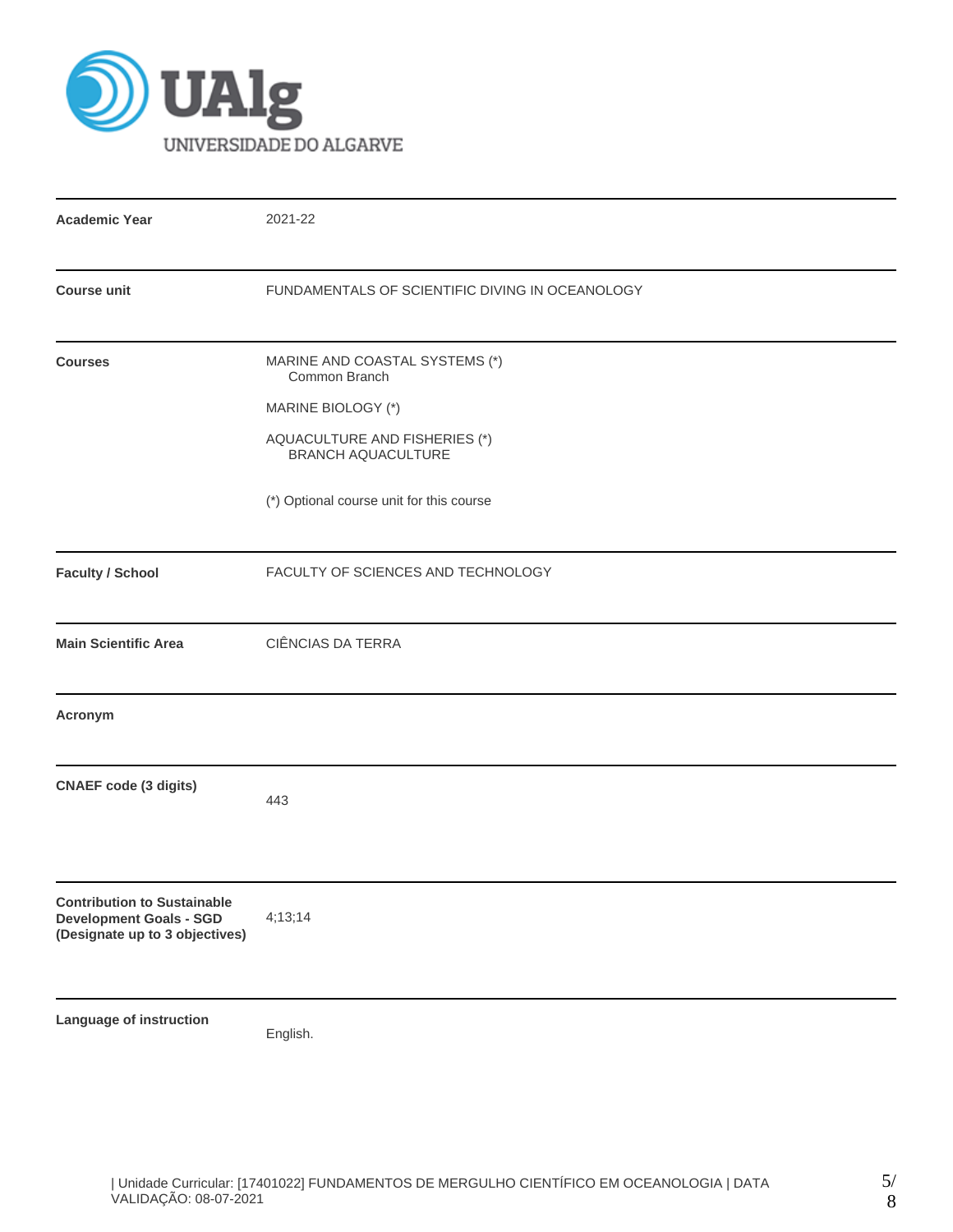

**Teaching/Learning modality**

Presential.

**Coordinating teacher** Duarte Nuno Ramos Duarte

| Teaching staff                                                        | Type | <b>Classes</b> | Hours (*) |
|-----------------------------------------------------------------------|------|----------------|-----------|
| Duarte Nuno Ramos Duarte                                              |      |                |           |
| * Ear elecces tought jointly it is only occounted the workload of one |      |                |           |

For classes taught jointly, it is only accounted the workload of one.

| Contac<br>hours |      | וח | $\sim$ |   |                              |     | <b>otal</b> |
|-----------------|------|----|--------|---|------------------------------|-----|-------------|
|                 | -lic | Ш  | IІC    | Ш | $\mathsf{I}\mathsf{C}$<br>II | IІC | N/T         |

T - Theoretical; TP - Theoretical and practical ; PL - Practical and laboratorial; TC - Field Work; S - Seminar; E - Training; OT - Tutorial; O - Other

## **Pre-requisites**

no pre-requisites

## **Prior knowledge and skills**

Know how to swim. Get comfortable in the water, or have the 1st scuba diving level.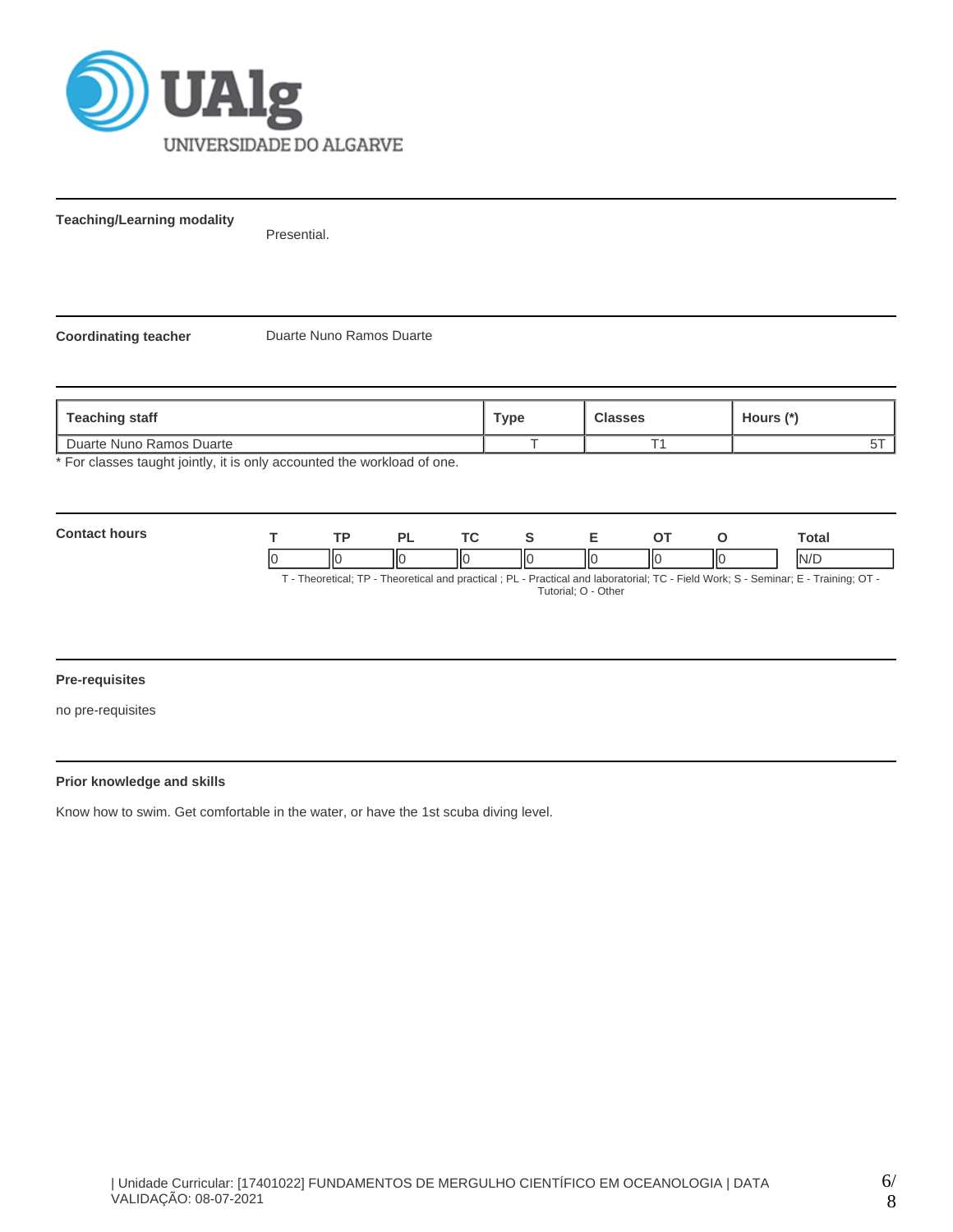

#### **The students intended learning outcomes (knowledge, skills and competences)**

Diving skills improve based on a better underwater buoyancy control, positioning and underwater locomotion. Diving equipment functioning, gas management, underwater navigation, and safety.

Learn how to plan a scientific dive activity, considering the project goals and the available materials and human resources.

Perfect knowledge of the sea. Learn how to observe, how to understand and how to register in situ underwater processes related with the water quality, with the biota, with the hydrodynamics and with the marine geology.

Learn how to install scientific underwater equipment¿s to hydro and morphodynamics studies. Download and data analysis. Equipment maintenance.

Know how to do geological and cartographic surveys using DGPS system and the coordinates projections as a result of angular and linear underwater measurements.

Learn how to apply scientific methods to do hydrodynamics/sediment/biota *in situ* data acquisition and their interpretations and discussion.

## **Syllabus**

Scientific diving. Snorkelling and/or scuba diving; Hogarthian set-up, breathing control; buoyancy control; positioning and underwater locomotion; underwater navigation, safety, planning: goals, teams, tasks, underwater communication, teamwork, gas management, data observation and recording, environmental factors and logistics. Dive tender.

Oceanology. Ocean basins: genesis, dynamics and geology. Marine systems: biota, water masses, environment and hard sea floor. Physical and chemical properties of the water and sea hydrodynamics. Waves, currents, sediment and particulate matter transport, bed forms. Environmental units.

Underwater mapping. Georeferencing methods using a DGPS system. Underwater coordinates measurements using a distance and compass. Coordinates survey projections. Scientific instrument calibration, installation, maintenance, and data acquisition, collecting/sampling and visual *sensus* for oceanology studies.

#### **Teaching methodologies (including evaluation)**

This UC is composed by 5T, by 4TP, and by 16TC. These contact hours should be complemented with 59 hours of autonomous student work, mainly devoted to the scientific diving planning and data processing. The course will be accompanied by materials made available to students through the electronic tutoring.

The T classes will be held in the classroom, using Power Point slides, supplemented by videos and by exemplary animations.

The TP classes include marine charts analysis and exercises, and practical oceanology studies. They also include exercises and classroom training of several diving and scientific methods and techniques, that will be provided and replicated in pool classes. This training techniques will be implemented in the open water oceanology studies.

The assessment will be based on a scientific diving report, complemented by the student?s underwater pool and open waters performances evaluation.